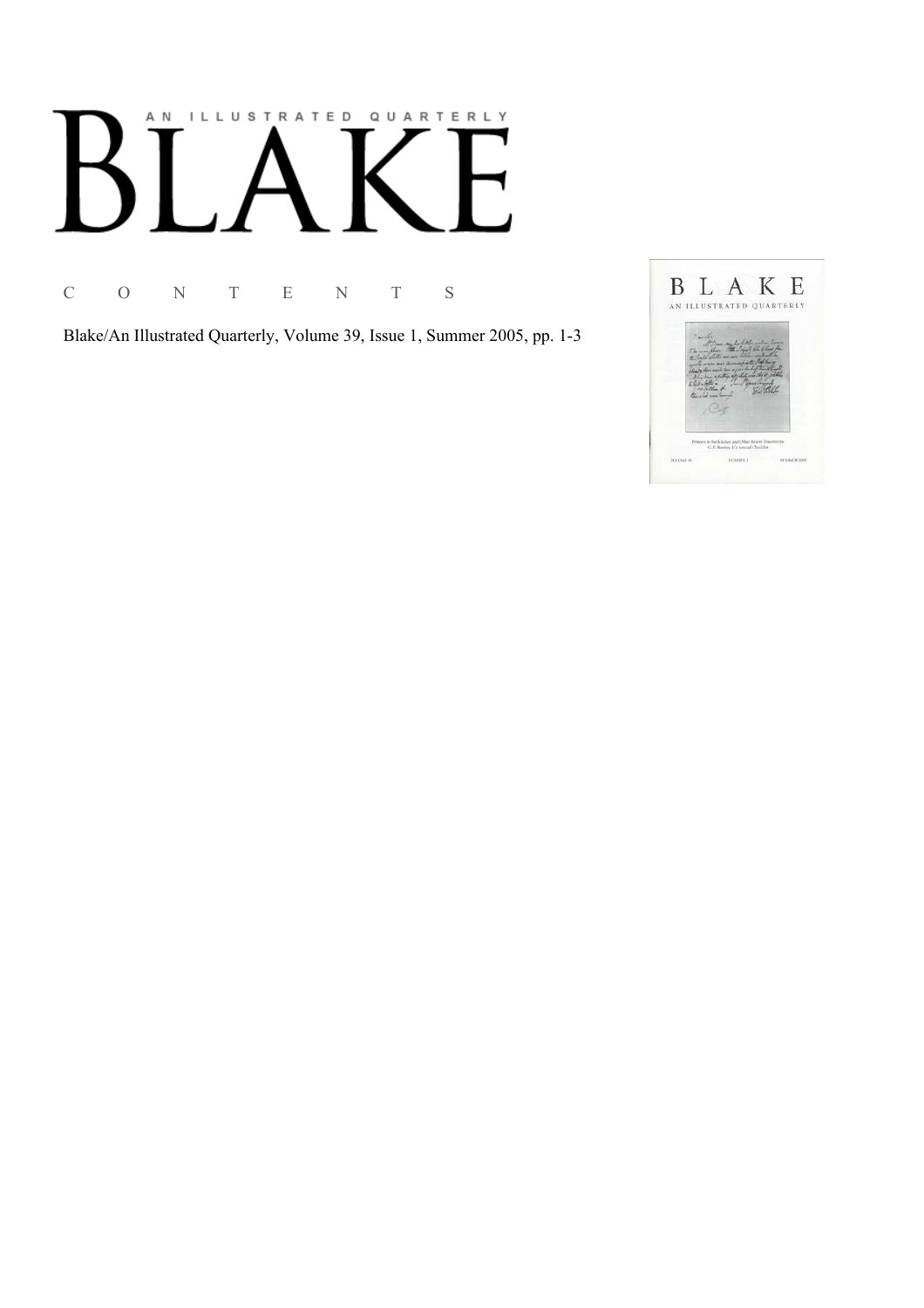## $\overline{\phantom{a}}$

AN ILLUSTRATED QUARTERLY

arle Dear dir M'Bancs say his Kitchen is about lower equally a som more convenient as the Prop berry already there would lave a good deat of time. taking down of putting up which is no sleg 21 the ly De to better in Here y but room crough

Printers in the Kitchen and Other Recent Discoveries: G. E. Bentley, Jr.'s Annual Checklist

**VOLUME 39** 

**NUMBER 1** 

**SUMMER 2005**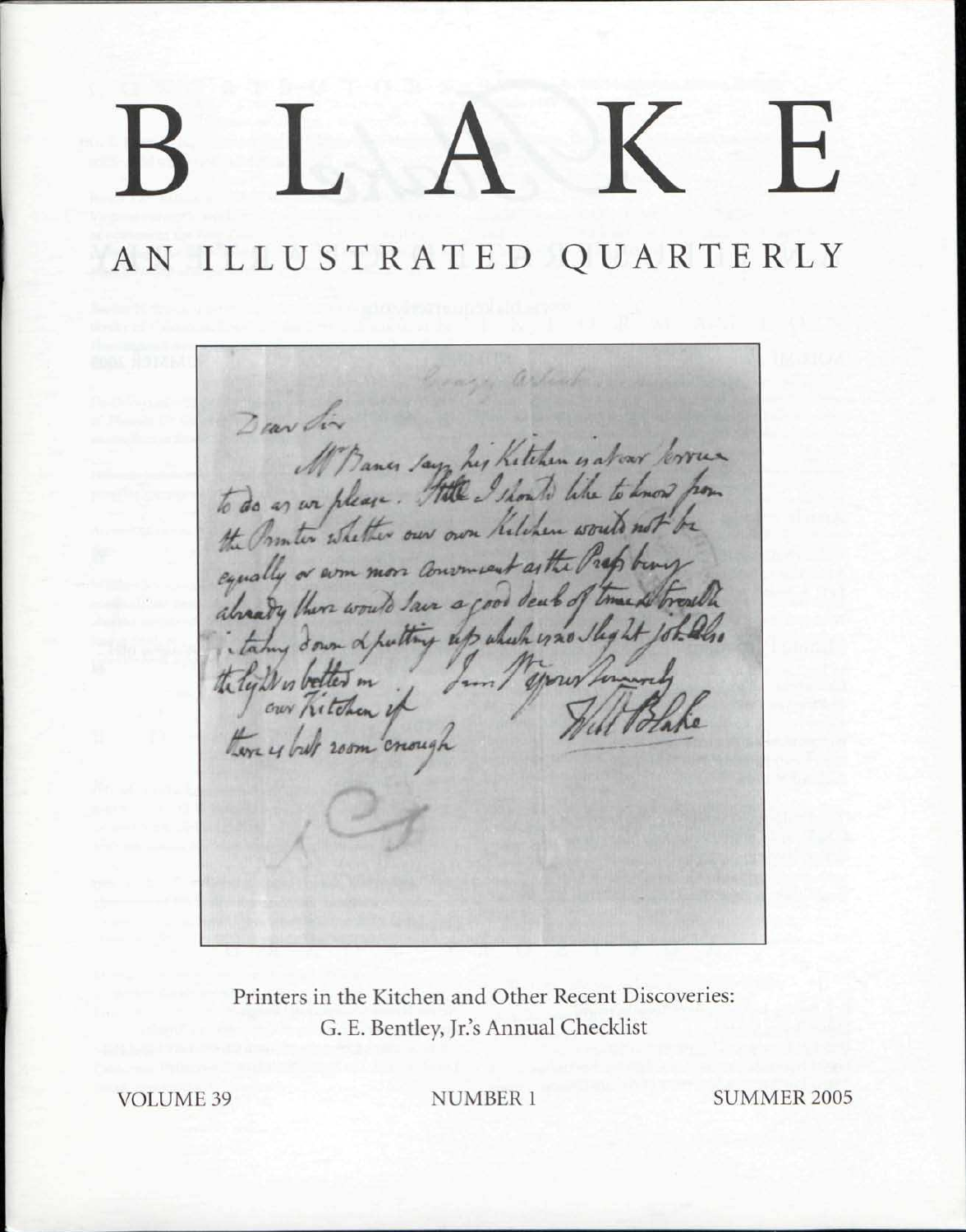

### AN ILLUSTRATED QUARTERLY

www.blakequarterly.org

VOLUME 39 NUMBER 1 SUMMER 2005

#### C O N T E N T

#### Article

William Blake and His Circle: A Checklist of Publications and Discoveries in 2004 *By G. E. Bentley, Jr.* 

#### Minute Particulars

Blake's Four ... "Zoa's"? *By Justin Van Kleeck* 

William Blake's *A Pastoral Figure:*  Some Newly Revealed Verso Sketches *By Robert N. Essick* 

"Great and Singular Genius": Further References to Blake (and Cromek) in the *Scots Magazine By David Groves* 

#### Review

Blake's Proverbs of Hell:

St. Paul and the Nakedness of Woman

Joyce H. Townsend, ed., *William Blake: The Painter at Work Reviewed by Alexander Gourlay 49* 

*By Howard Jacobson 48* 

#### Poem

*38* 

 $\overline{4}$ 

*47* 

*44*  Cold Colloquy *By Warren Stevenson 54* 

#### ADVISOR Y BOAR D

G. E. Bentley, Jr., University of Toronto, retired Martin Butlin, London Detlef W. Dörrbecker, University of Trier Robert N. Essick, University of California, Riverside Angela Esterhammer, University of Western Ontario Nelson Hilton, University of Georgia Anne K. Mellor, University of California, Los Angeles Joseph Viscomi, University of North Carolina at Chapel Hill David Worrall, The Nottingham Trent University